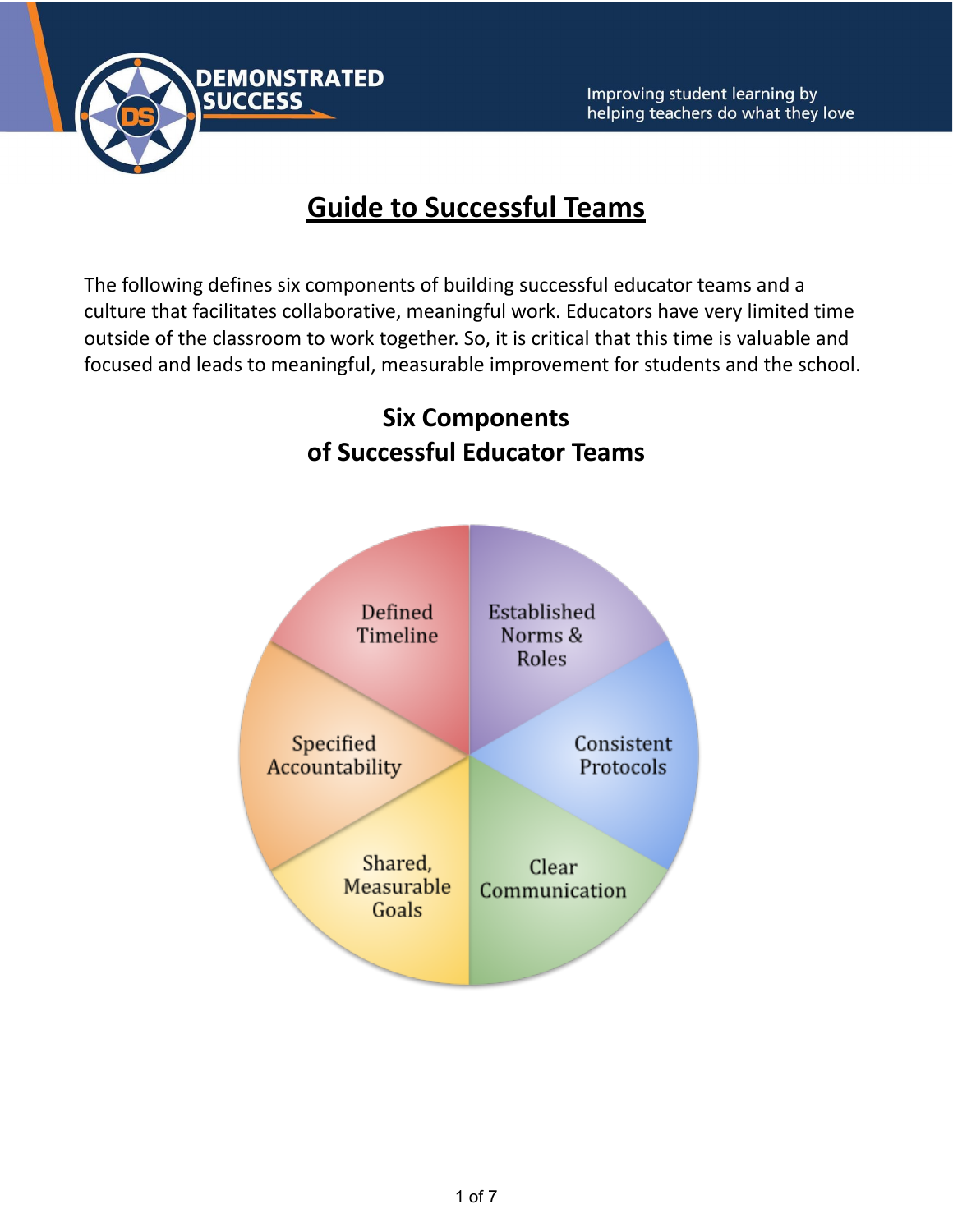#### **Establishing Norms and Roles**

Purpose: Educators spend most of their time teaching in an autonomous environment, and time outside of the classroom is scarce. Norms and roles assure that when educators gather to collaborate, it is done in a safe, productive team environment. Defined norms and roles will help set expectations required to build a positive culture and climate.

Timeframe: Norms should be established at the first meeting when a group is formed. At future meetings, the norms should be reviewed at the start, and the group should choose a norm to pay specific attention to during the meeting. Team members can adopt roles suited to their skills and preferences; roles can be static or rotated.

Components:

- Norms document: When possible, norms should be posted. Keep the number of norms between 5-7. Norms should guide timeliness, efficacy, and quality of interactions.
- Roles Document: Roles should focus on gaining full participation and eliciting strengths from each member of the group.

To Consider: Start with existing norms and roles, such as the 7 Norms of Collaboration or Roles and Responsibilities, but allow the team to modify these, as desired. Create a survey and administer it periodically to evaluate the climate of the team.

Leader's Role: The leader should initiate and facilitate conversation to ensure that norms are agreed upon. But it is important that the leader *facilitates* ONLY, and refrains from dominating the discussion, thereby encouraging participants to determine the norms and roles. The leader should foster a positive and supportive climate.

Participants' Roles: Participants should stay active and engaged. They should abide by and enforce the norms. Each participant should hold him or herself, and others accountable. Each participant should adopt a role within the group that maximizes the group's effectiveness.

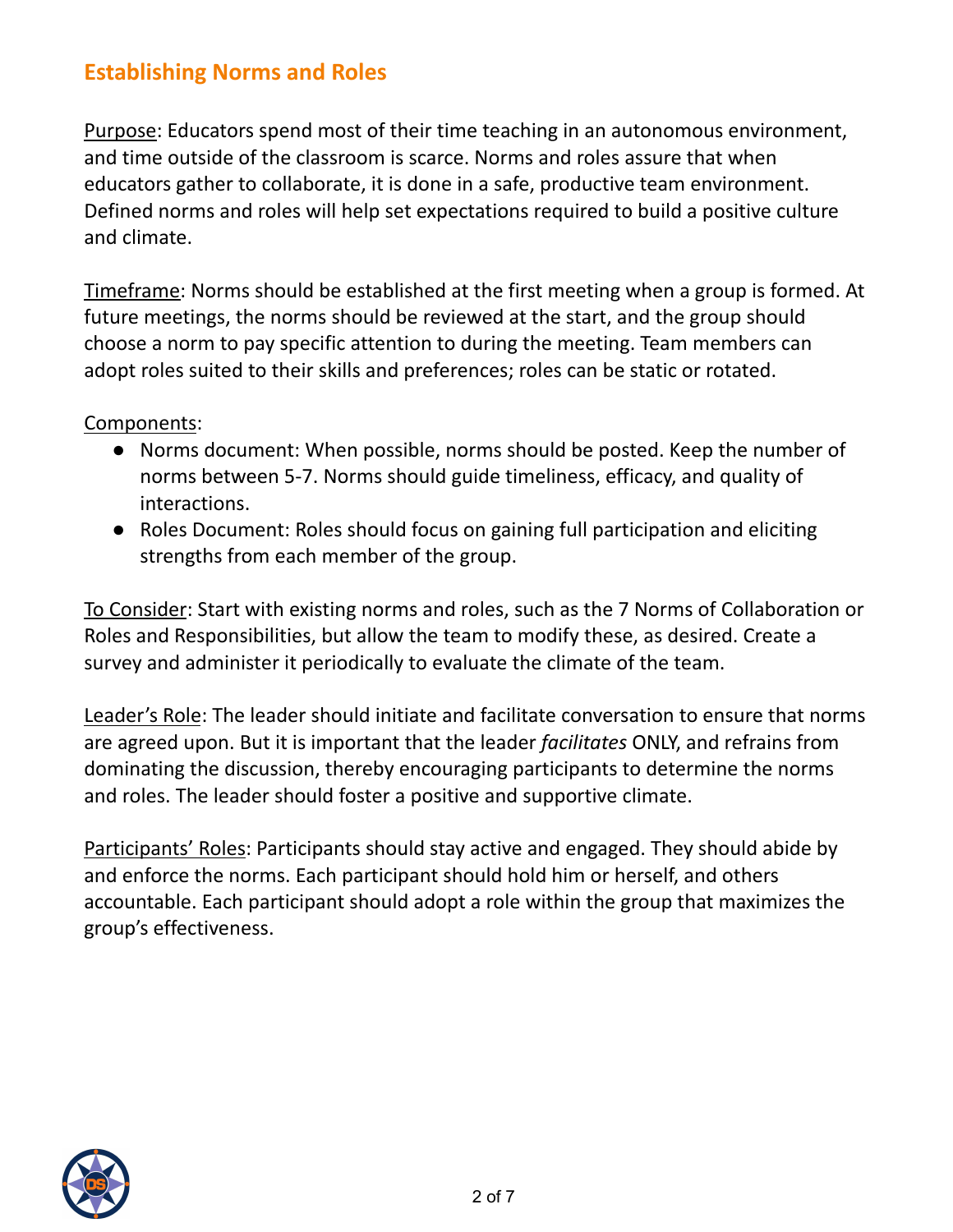#### **Following Consistent Protocols**

Purpose: Consistent protocols for data analysis, goal setting, action planning, trust building, communication, and shared decision making are vital to ensure the rigor in the team process that leads to success. Consistent protocols enable leadership and team members to hold teams accountable. Protocols build teaming capacity within staff. They also define the process and create clear and recognizable goals.

Timeframe: Initial protocols can be chosen or created up front; however, it is fine to create or implement protocols as your team process unfolds.

Components: Protocols are used in all the steps of the team's work: trust building, communication, goal setting, action planning, data analysis, entry and exit process identifying students the team is supporting, and shared decision making. The protocols will vary, depending on the team's goals and purpose.

Items to Consider: Protocols can be living documents that are continuously revisited, adapted, or updated as they are used. At the same time, teams should give them a chance before revising them. Don't let great be the enemy of good!

Leader's Role: Introduce protocols and facilitate consensus around them.

Participants' Role: Contribute to the development of protocols and adhere to them.

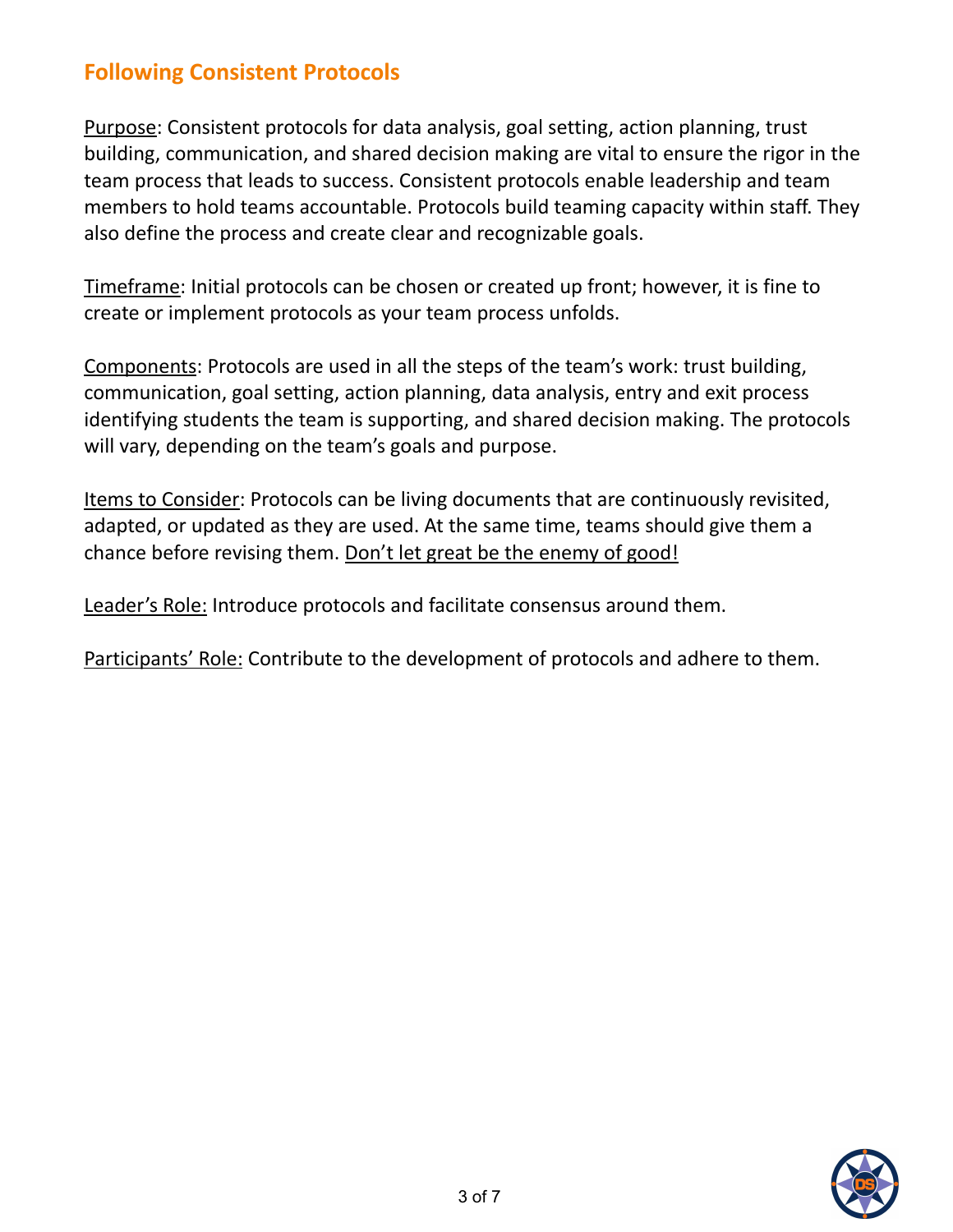#### **Ensuring Clear Communication**

Purpose: A well-thought out and documented plan to communicate a team's activities ensures that the whole staff will work collaboratively to meet goals. A communication plan must lay out the communication of goals and activities between members, between teams and the staff at large, and between the building staff and leadership teams.

Timeframe: A communication plan will be a working document that is frequently reviewed and adjusted. A draft communication plan should be completed at the first or second team meeting.

Components: The communication plan should include all team information and activities, and who needs to be made aware of those activities. The plan should include the activity/information being communicated, the stakeholder who will create and convey the communication, the intended audience, the timeframe of the given communication, the method of communication, and the goal of the communication.

Items to Consider: Dedication and persistence are essential to successfully documenting and following a communication plan. It can be too easy to overlook this step. When deciding what to share, be targeted and communicate just what is necessary. Enable expanded communication for those who are interested. Remember that access to information is sensitive in schools; it can serve to coalesce or divide a staff.

Leader's Role: Facilitate development at the beginning, and oversee and monitor the communication plan.

Participant's Role: Follow through with all communication activities defined.

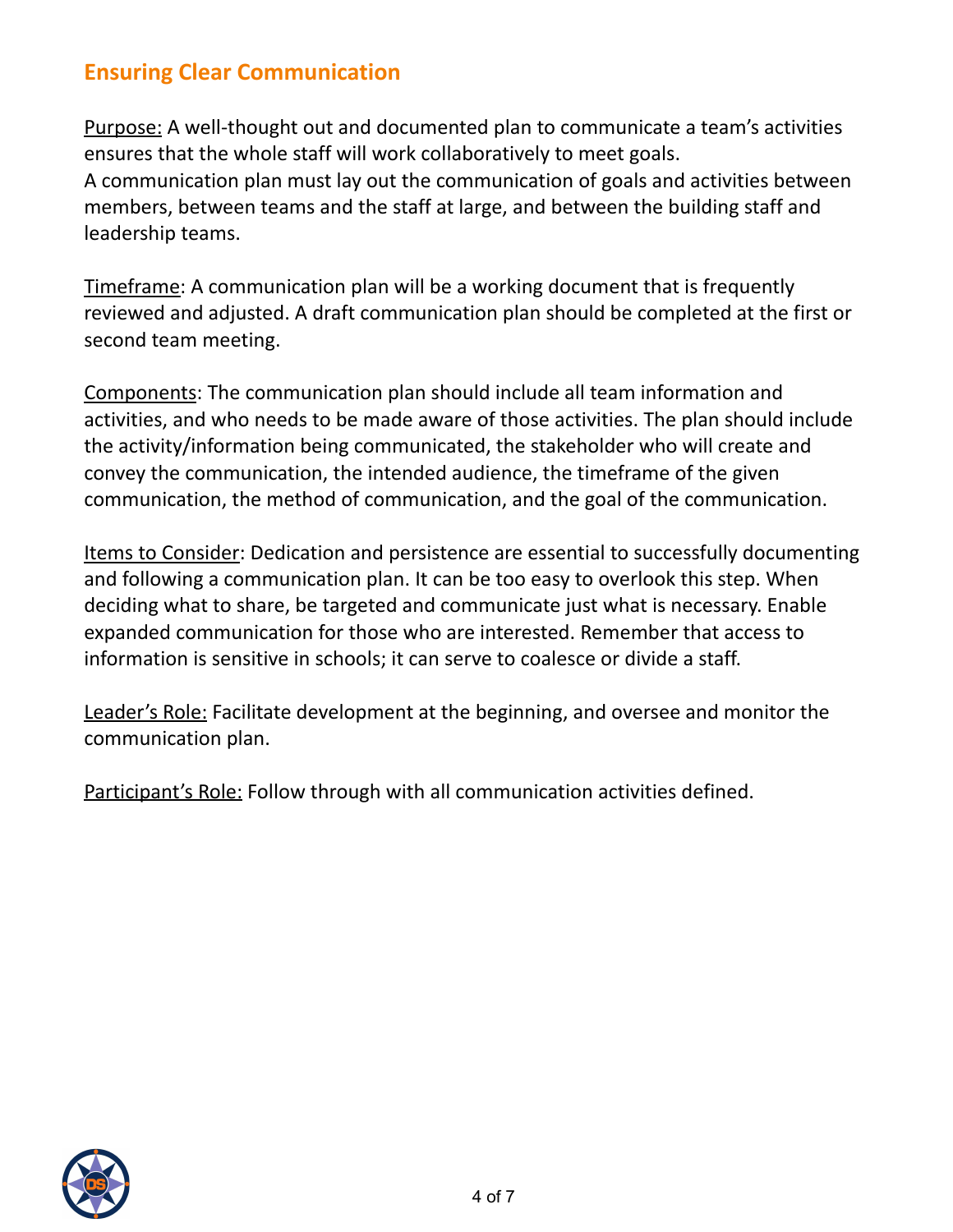#### **Sharing Measurable Goals**

Purpose: Measurable goals ensure follow through and effectiveness. When measurable goals are set, teams have proof of efficacy and a standard against which to hold themselves accountable. Interim action steps constitute the path to that larger goal, and each action step should have an observable and/or measurable outcome to keep the team on track.

Timeframe: The team's purpose should be defined in meeting one. The overarching measurable goal should be defined within the first two or three meetings, and ensuing action steps should be fleshed out as a natural continuation of that work. A team's purpose and goal may be revised, but it's important that they exist to guide the work being completed. Revisiting the team's articulated purpose and overarching goal--even if just to remind everyone--is important, and can even be done at the beginning of each meeting.

Components: A team's purpose should clearly define what is driving the work of the team. It involves the underlying principles that motivate the work, and therefore, the purpose statement is best developed through collaborative conversation. Establishing a common language and understanding is time well spent. A team's overarching measurable goal is their priority goal in relation to their purpose. Action items must be clear and tied to a measurable goal. Action items and goals can be measured by quantitative or qualitative data or by a descriptive rubric.

Items to Consider: Be rigorous with this work. Teams will wander without clear direction. It takes effort to define challenging but attainable, measurable goals, but they must be meaningful, challenging and achievable. It is gratifying and motivating for a team to review their goals and action items and have tangible evidence that goals have been met! Review frequently and celebrate!

Leader's Role: Ensure that the team identifies a clear purpose and measurable goal(s). Provide feedback about how the team purpose aligns to building goals and whether measurable goals are attainable but rigorous. If the team is struggling with consensus, the team leader should pull in the school or district lead to provide direction.

Participant's Role: All participants should contribute to the articulated team purpose and measurable goal(s). Participants should stay engaged in the difficult process until consensus is reached.

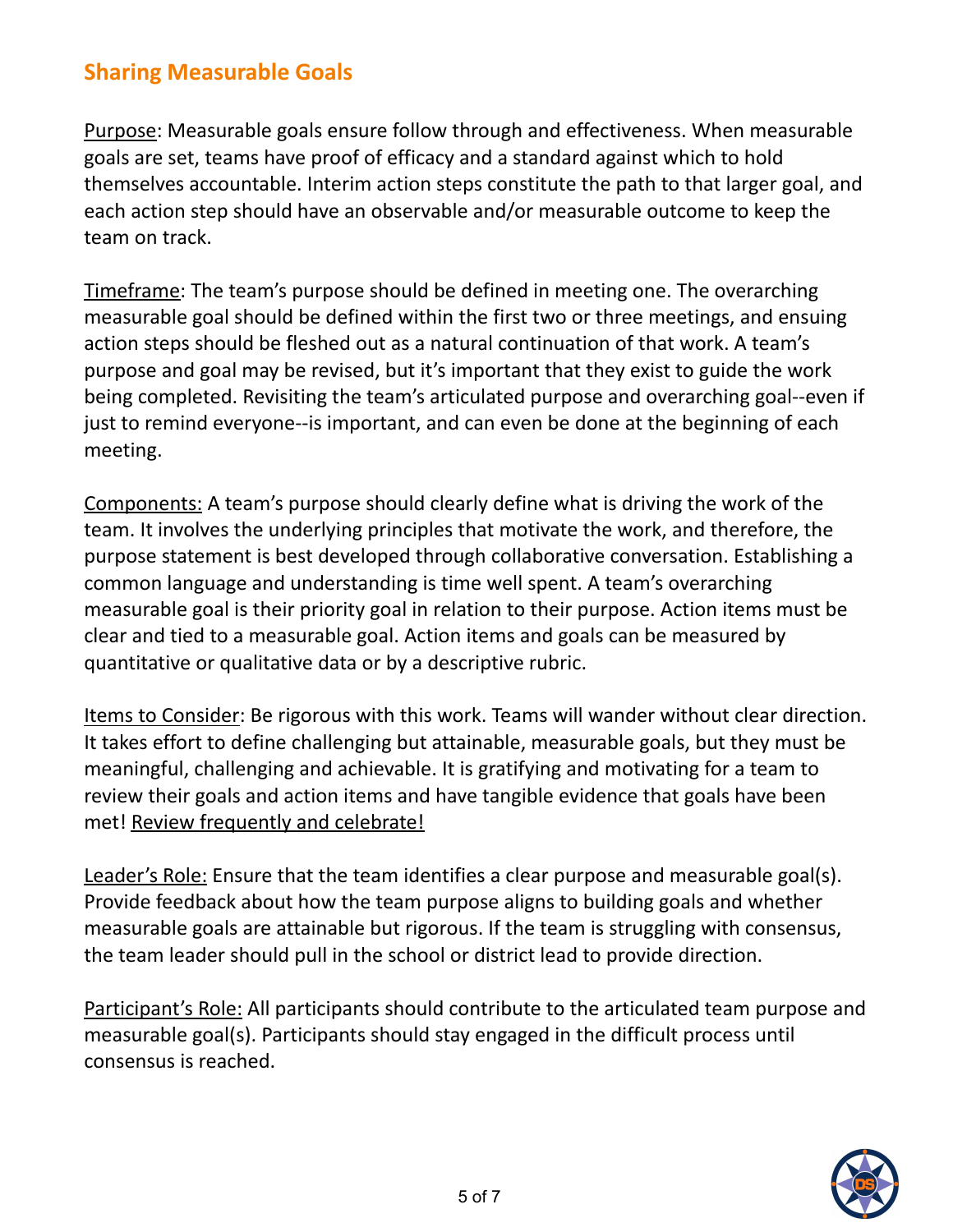### **Specifying Accountability**

Purpose: Building or District oversight and leadership is essential for team success. Leadership must recognize the value of the team's work and integrate it into the larger school infrastructure. Established routines and protocols enable leadership to review the work being completed, and provide feedback.

Timeframe: Building or District leadership should be present at initial meetings to underscore the importance of the work, and assess the functionality of the team. Throughout the year, regular review of meeting notes completed by the educator team should be housed in a common location and reviewed by the building or district leader. The timing of review and feedback from an administrator must be made explicit to the team, and follow through is important. A building and district leader should attend educator meetings periodically for check-ins, to get a face-to-face update on progress. Team members should upload notes and artifacts at the end of meetings to assure consistency. Protocols for member-to-member communication between meetings should be established, so colleagues can help each other with follow through in the face of so many competing school day obligations.

Components: Pre-established consistent and structured formats for note-taking at meetings should define exactly what information will be communicated by the educator team to school or district leadership. These note-taking protocols should include the overall educator team goals, action steps, accomplishments, and obstacles. Protocols to assure member-to-member accountability should be articulated as part of norms and roles. Accountability protocols should be developed to report to, and get feedback from, central office staff on building- level team goals and processes.

Items to Consider: Accountability must be rigorous, timely, and consistent. All teams should be familiar with the protocols and have common expectations. Timely, consistent descriptive feedback from leaders affirms the work that teams are doing, and can powerfully affect the trajectory of a team. Part of accountability is using the opportunity to celebrate the success of your teams!

Leader's Role: Teachers are rightfully focused on the classroom. Commitments that are not direct interactions with students are the first to be compromised when educators are overwhelmed. It is the leader's responsibility to support follow through by being diligent with his/her accountability role and by providing positive support so that teams know that there is someone checking on their follow through.

Participant's Role: Be receptive to feedback and support team members to help them with follow through. Celebrate your successes and take responsibility to make changes where change is needed**.**